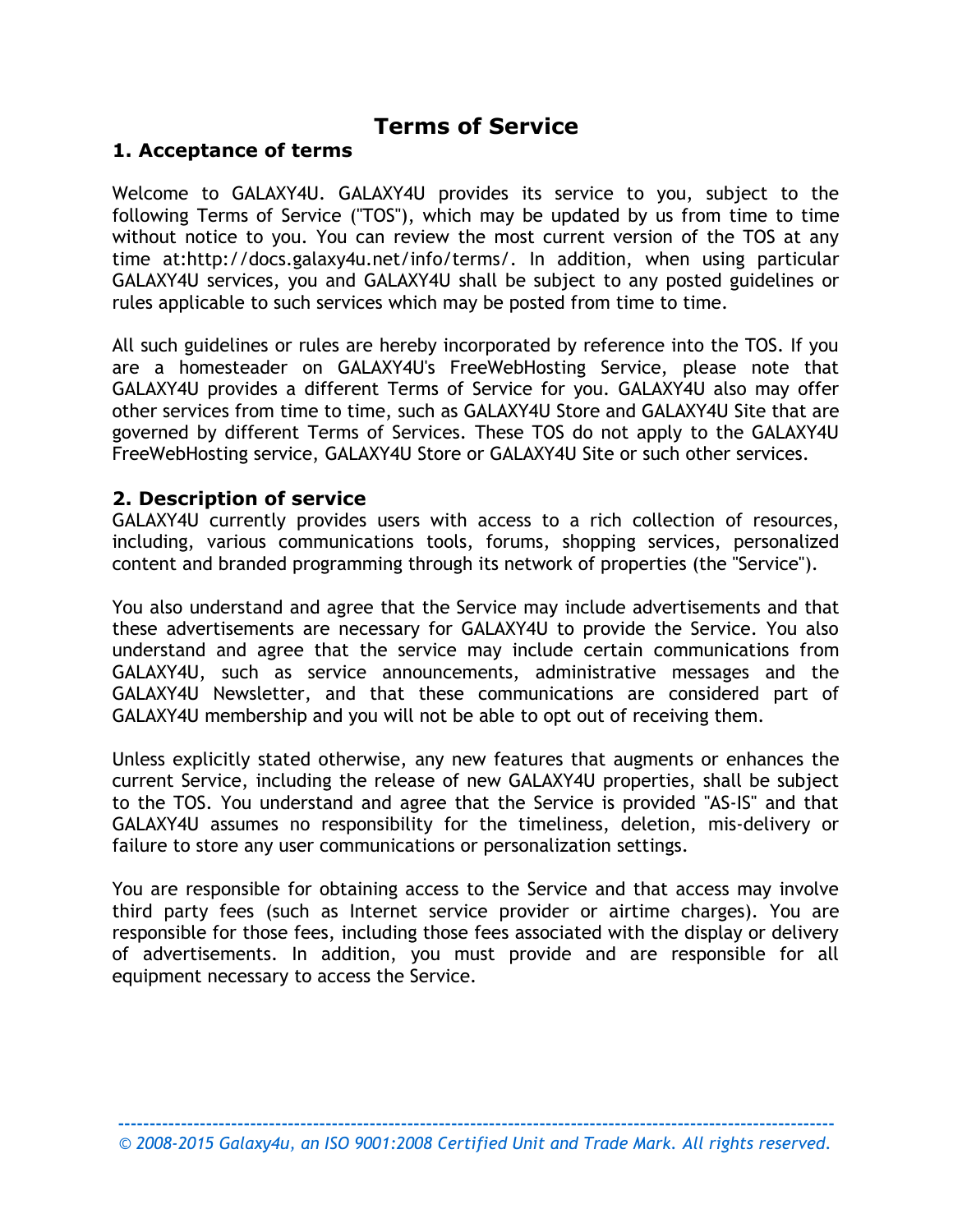### **3. Your registration obligations**

In consideration of your use of the Service, you agree to:

- (a) provide true, accurate, current and complete information about yourself as prompted by the Service's registration form (such information being the "Registration Data") and
- (b) maintain and promptly update the Registration Data to keep it true, accurate, current and complete.

If you provide any information that is untrue, inaccurate, not current or incomplete, or GALAXY4U has reasonable grounds to suspect that such information is untrue, inaccurate, not current or incomplete, GALAXY4U has the right to suspend or terminate your account and refuse any and all current or future use of the Service (or any portion thereof).

GALAXY4U is concerned about the safety and privacy of all its users, particularly children. For this reason, parents of children under the age of 13 who wish to allow their children access to the Service must create a GALAXY4U Family Account. When you create a GALAXY4U Family Account and add your child to the account, you certify that you are at least 18 years old and that you are the legal guardian of the child/children listed on the GALAXY4U Family Account. By adding a child to your GALAXY4U Family Account, you also give your child permission to access all of the Services including, email, message boards, clubs, instant messages and chat (among others).

Please remember that the Service is designed to appeal to a broad audience. Accordingly, as the legal guardian, it is your responsibility to determine whether any of the Services and/or Content (as defined in Section 6 below) are appropriate for your child.

#### **4. GALAXY4U privacy policy**

Registration Data and certain other information about you is subject to our Privacy Policy. For more information, see our full privacy policy at www.GALAXY4U.in

### **5. Member account, password and security**

You will receive a password and account designation upon completing the Service's registration process. You are responsible for maintaining the confidentiality of the password and account, and are fully responsible for all activities that occur under your password or account.

You agree to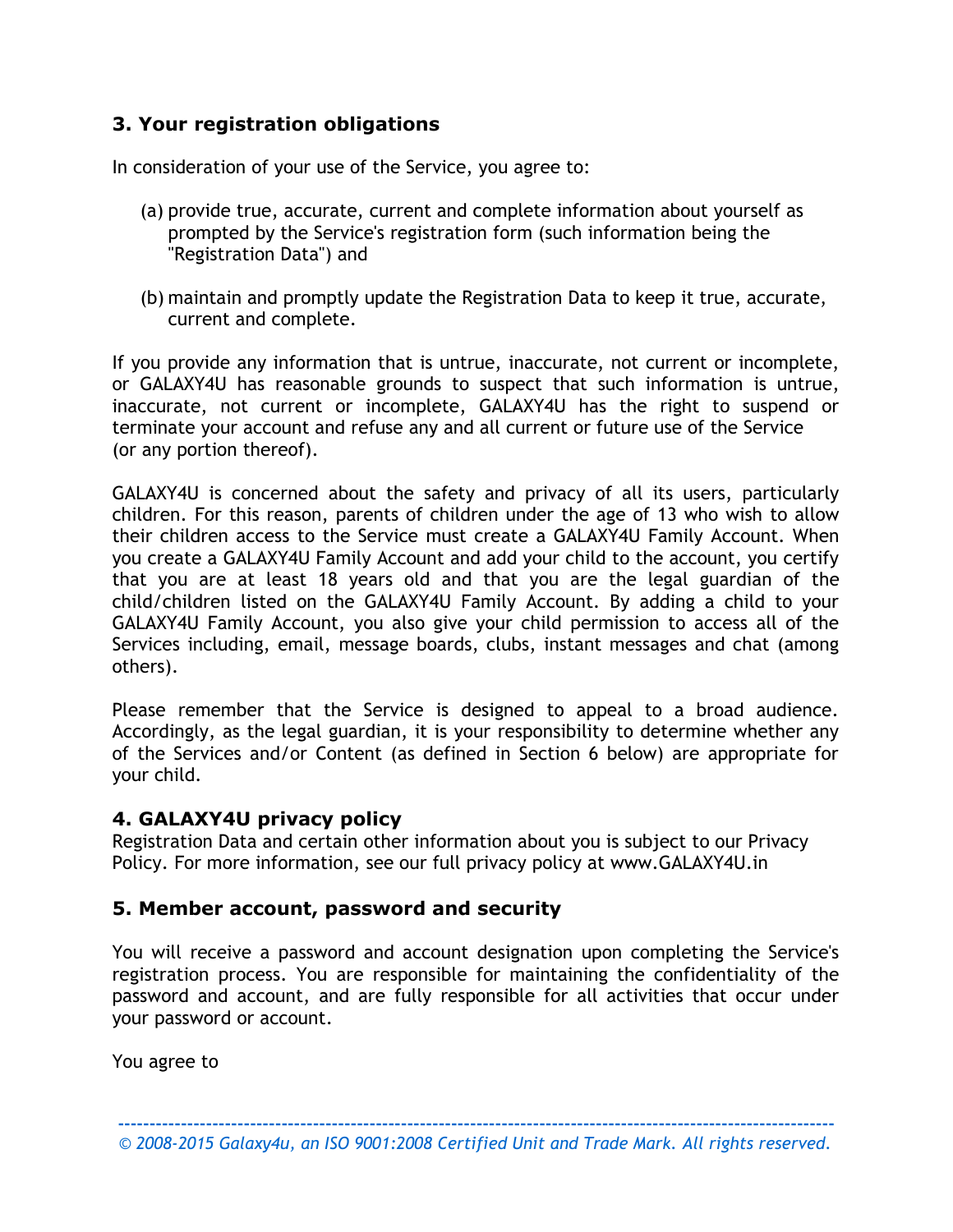- (a) immediately notify GALAXY4U of any unauthorized use of your password or account or any other breach of security, and
- (b) ensure that you exit from your account at the end of each session. GALAXY4U cannot and will not be liable for any loss or damage arising from your failure to comply with Section 5.

### **6. Member conduct**

You understand that all information, data, text, software, music, sound, photographs, graphics, video, messages or other materials ("Content"), whether publicly posted or privately transmitted, are the sole responsibility of the person from which such Content originated. This means that you, and not GALAXY4U, are entirely responsible for all Content that you upload, post, email, transmit or otherwise make available via the Service. GALAXY4U does not control the Content posted via the Service and, as such, does not guarantee the accuracy, integrity or quality of such Content. You understand that by using the Service, you may be exposed to Content that is offensive, indecent or objectionable.

Under no circumstances will GALAXY4U be liable in any way for any Content, including, but not limited to, for any errors or omissions in any Content, or for any loss or damage of any kind incurred as a result of the use of any Content posted, emailed, transmitted or otherwise made available via the Service.

You agree to not use the Service to:

- a. upload, post, email, transmit or otherwise make available any Content that is unlawful, harmful, threatening, abusive, harassing, tortious, defamatory, vulgar, obscene, libelous, invasive of another's privacy, hateful, or racially, ethnically or otherwise objectionable;
- b. harm minors in any way;
- c. impersonate any person or entity, including, but not limited to, an GALAXY4U official, forum leader, guide or host, or falsely state or otherwise misrepresent your affiliation with a person or entity;
- d. forge headers or otherwise manipulate identifiers in order to disguise the origin of any Content transmitted through the Service;
- e. upload, post, email, transmit or otherwise make available any Content that you do not have a right to make available under any law or under contractual or fiduciary relationships (such as inside information, proprietary and confidential information learned or disclosed as part of employment relationships or under nondisclosure agreements);
- f. upload, post, email, transmit or otherwise make available any Content that infringes any patent, trademark, trade secret, copyright or other proprietary rights ("Rights") of any party;
- g. upload, post, email, transmit or otherwise make available any unsolicited or unauthorized advertising, promotional materials, "junk mail," "spam," "chain letters," "pyramid schemes," or any other form of solicitation, except in those areas (such as shopping rooms) that are designated for such purpose;

**<sup>------------------------------------------------------------------------------------------------------------------</sup>**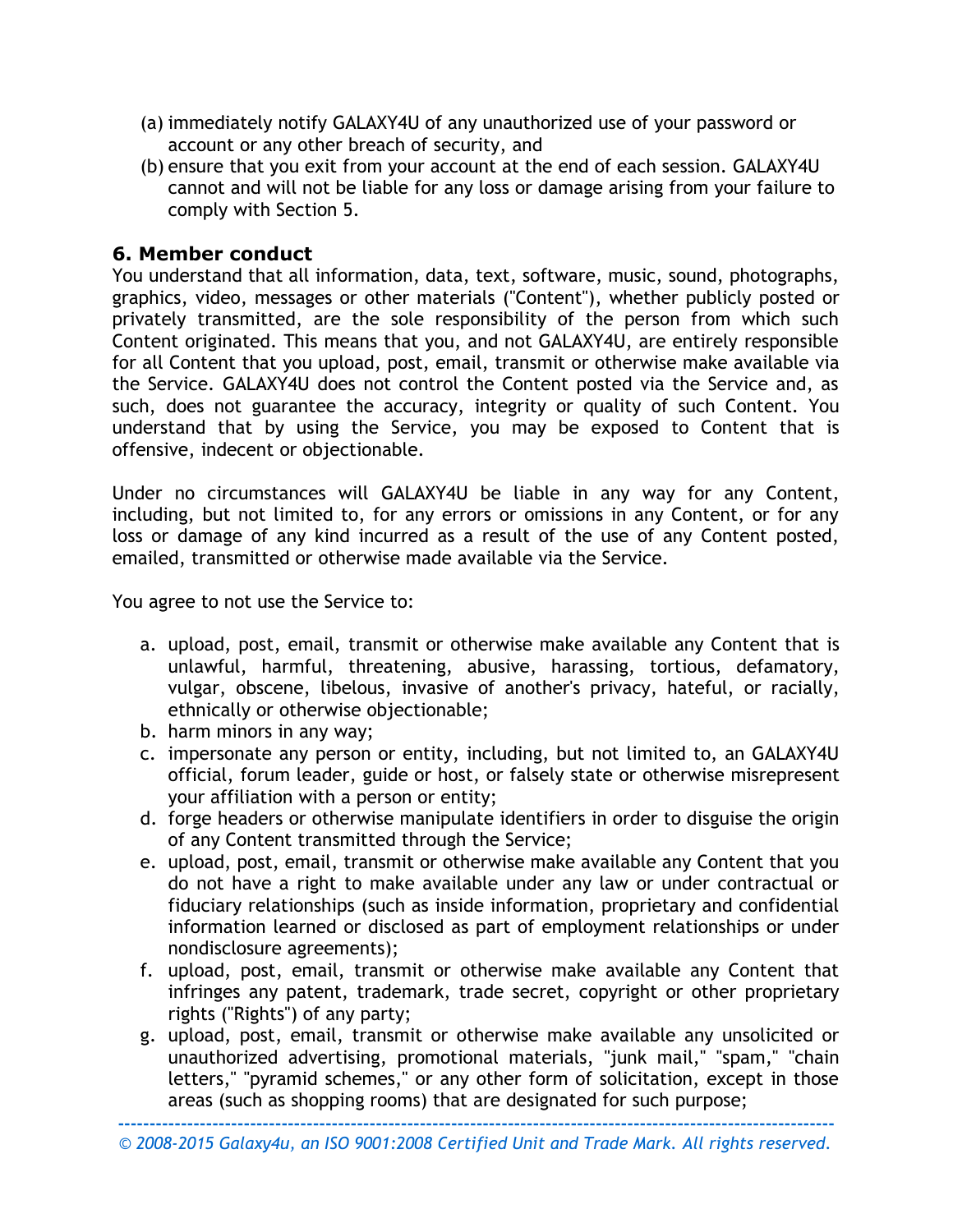- h. upload, post, email, transmit or otherwise make available any material that contains software viruses or any other computer code, files or programs designed to interrupt, destroy or limit the functionality of any computer software or hardware or telecommunications equipment;
- i. disrupt the normal flow of dialogue, cause a screen to "scroll" faster than other users of the Service are able to type, or otherwise act in a manner that negatively affects other users' ability to engage in real time exchanges;
- j. interfere with or disrupt the Service or servers or networks connected to the Service, or disobey any requirements, procedures, policies or regulations of networks connected to the Service;
- k. intentionally or unintentionally violate any applicable local, state, national or international law;
- l. "stalk" or otherwise harass another; or
- m. collect or store personal data about other users.

You acknowledge that GALAXY4U does not pre-screen Content, but that GALAXY4U and its designees shall have the right (but not the obligation) in their sole discretion to refuse or move any Content that is available via the Service. Without limiting the foregoing, GALAXY4U and its designees shall have the right to remove any Content that violates the TOS or is otherwise objectionable.

You agree that you must evaluate, and bear all risks associated with, the use of any Content, including any reliance on the accuracy, completeness, or usefulness of such Content. In this regard, you acknowledge that you may not rely on any Content created by GALAXY4U or submitted to GALAXY4U, including without limitation information in GALAXY4U Message Boards, GALAXY4U Clubs, and in all other parts of the Service.

You acknowledge and agree that GALAXY4U may preserve Content and may also disclose Content if required to do so by law or in the good faith belief that such preservation or disclosure is reasonably necessary to:

- (a) comply with legal process;
- (b) enforce the TOS;
- (c) respond to claims that any Content violates the rights of third-parties; or
- (d) protect the rights, property, or personal safety of GALAXY4U, its users and the public.

You understand that the technical processing and transmission of the Service, including your Content, may involve

- (a) transmissions over various networks; and
- (b) changes to conform and adapt to technical requirements of connecting networks or devices.

**------------------------------------------------------------------------------------------------------------------**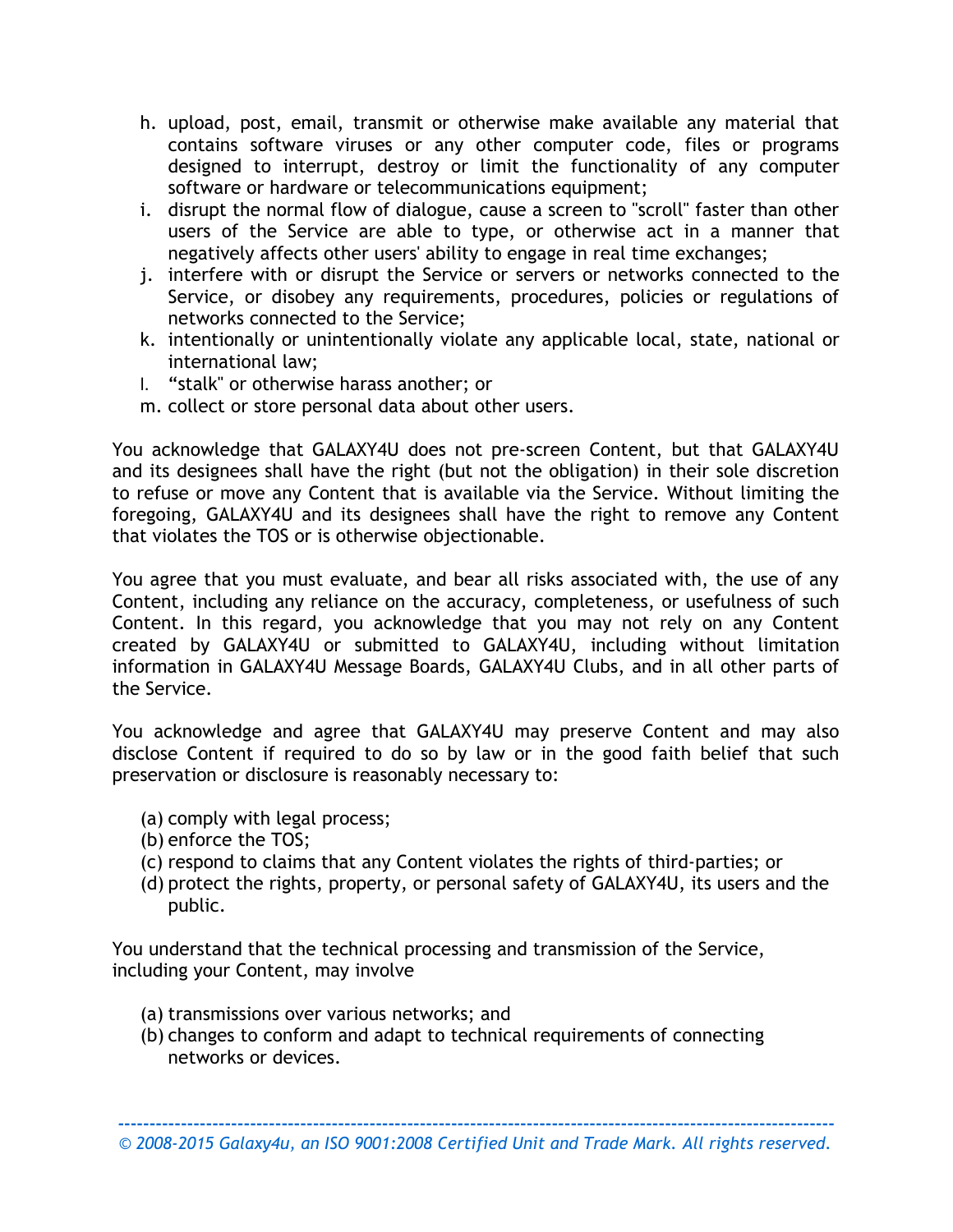### **7. Special admonitions for international use**

Recognizing the global nature of the Internet, you agree to comply with all local rules regarding online conduct and acceptable Content. Specifically, you agree to comply with all applicable laws regarding the transmission of technical data exported from India or the country in which you reside.

#### **8. Content submitted or made available for inclusion on the service**

GALAXY4U does not claim ownership of Content you submit or make available for inclusion on the Service. However, with respect to Content you submit or make available for inclusion on publicly accessible areas of the Service, you grant GALAXY4U the following world-wide, royalty free and non-exclusive license(s), as applicable:

With respect to Content you submit or make available for inclusion on publicly accessible areas of GALAXY4U Clubs and GALAXY4U Groups, the license to use, distribute, reproduce, modify, adapt, publicly perform and publicly display such Content on the Service solely for the purposes of providing and promoting the specific GALAXY4U Club or GALAXY4U Group to which such Content was submitted or made available. This license exists only for as long as you elect to continue to include such Content on the Service and will terminate at the time you remove or GALAXY4U removes such Content from the Service.

With respect to photos, graphics, audio or video you submit or make available for inclusion on publicly accessible area of the Service other than GALAXY4U Clubs or GALAXY4U Groups, the license to use, distribute, reproduce, modify, adapt, publicly perform and publicly display such Content on the Service solely for the purpose for which such Content was submitted or made available. This license exists only for as long as you elect to continue to include such Content on the Service and will terminate at the time you remove or GALAXY4U removes such Content from the Service.

With respect to Content other than photos, graphics, audio or video you submit or make available for inclusion on publicly accessible areas of the Service other than GALAXY4U Clubs or GALAXY4U Groups, the perpetual, irrevocable and fully sublicensable license to use, distribute, reproduce, modify, adapt, publish, translate, publicly perform and publicly display such Content (in whole or in part) and to incorporate such Content into other works in any format or medium now known or later developed.

"Publicly accessible" areas of the Service are those areas of the GALAXY4U network of properties that are intended by GALAXY4U to be available to the general public. By way of example, publicly accessible areas of the Service would include GALAXY4U

**------------------------------------------------------------------------------------------------------------------**

*© 2008-2015 Galaxy4u, an ISO 9001:2008 Certified Unit and Trade Mark. All rights reserved.*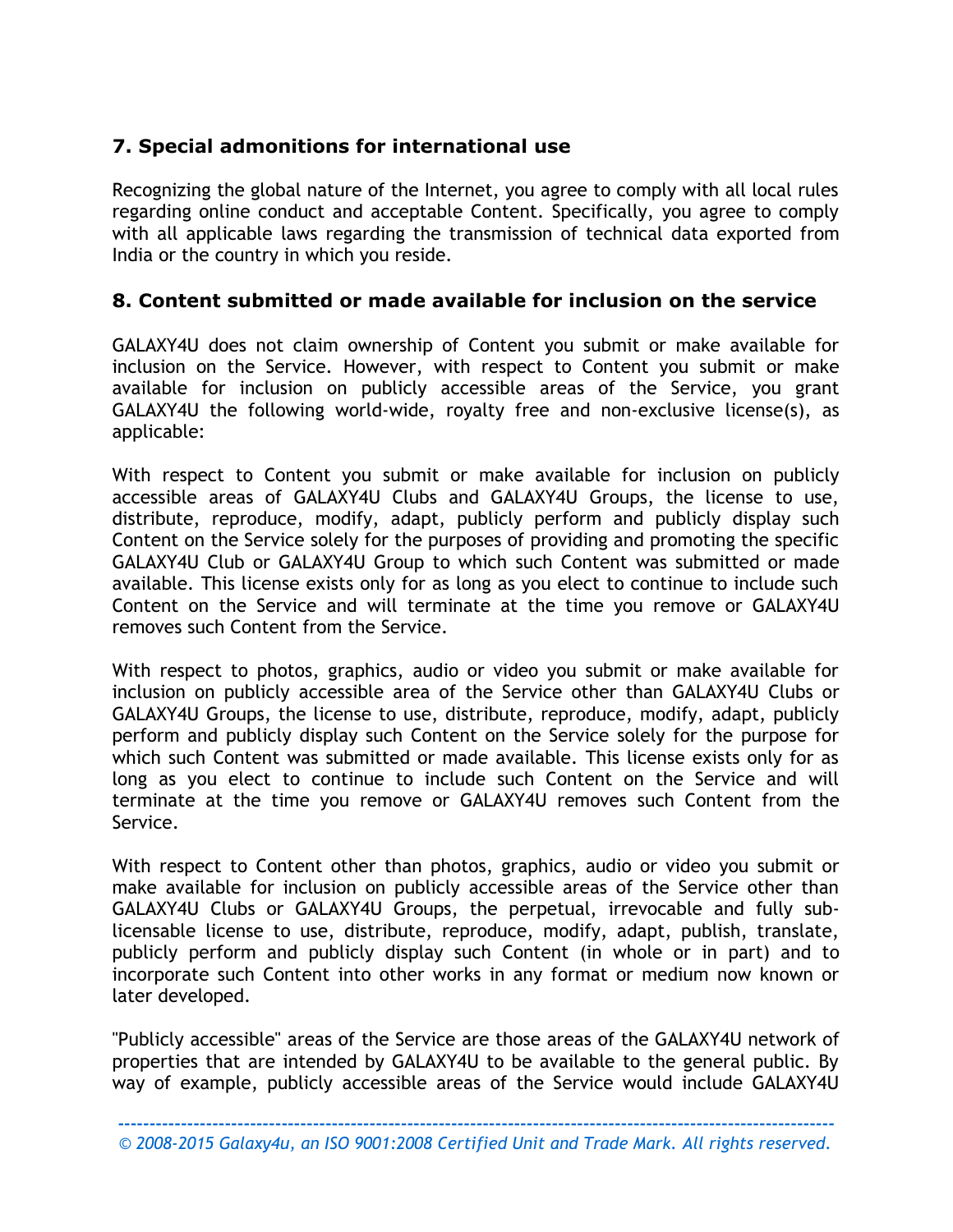Message Boards and portions of GALAXY4U Clubs and GALAXY4U Groups that are open to both members and visitors.

However, publicly accessible areas of the Service would not include portions of GALAXY4U Clubs and GALAXY4U Groups that are limited to members, GALAXY4U services intended for private communication such as GALAXY4U Mail or GALAXY4U Messenger, or areas off of the GALAXY4U network of properties such as portions of World Wide Web sites that are accessible through GALAXY4U Webring but are not hosted or served by GALAXY4U.

#### **9. Indemnity**

You agree to indemnify and hold GALAXY4U, and its subsidiaries, affiliates, officers, agents, co-branders or other partners, and employees, harmless from any claim or demand, including reasonable attorneys' fees, made by any third party due to or arising out of Content you submit, post, transmit or make available through the Service, your use of the Service, your connection to the Service, your violation of the TOS, or your violation of any rights of another.

### **10. No resale of service**

You agree not to reproduce, duplicate, copy, sell, resell or exploit for any commercial purposes, any portion of the Service, use of the Service, or access to the Service.

#### **11. General practices regarding use and storage**

You acknowledge that GALAXY4U may establish general practices and limits concerning use of the Service, including without limitation the maximum number of days that email messages, message board postings or other uploaded Content will be retained by the Service, the maximum number of email messages that may be sent from or received by an account on the Service, the maximum size of any email message that may be sent from or received by an account on the Service, the maximum disk space that will be allotted on GALAXY4U's servers on your behalf, and the maximum number of times (and the maximum duration for which) you may access the Service in a given period of time.

You agree that GALAXY4U has no responsibility or liability for the deletion or failure to store any messages and other communications or other Content maintained or transmitted by the Service. You acknowledge that GALAXY4U reserves the right to log off accounts that are inactive for an extended period of time. You further acknowledge that GALAXY4U reserves the right to change these general practices and limits at any time, in its sole discretion, with or without notice.

### **12. Modifications to service**

**------------------------------------------------------------------------------------------------------------------**

*© 2008-2015 Galaxy4u, an ISO 9001:2008 Certified Unit and Trade Mark. All rights reserved.*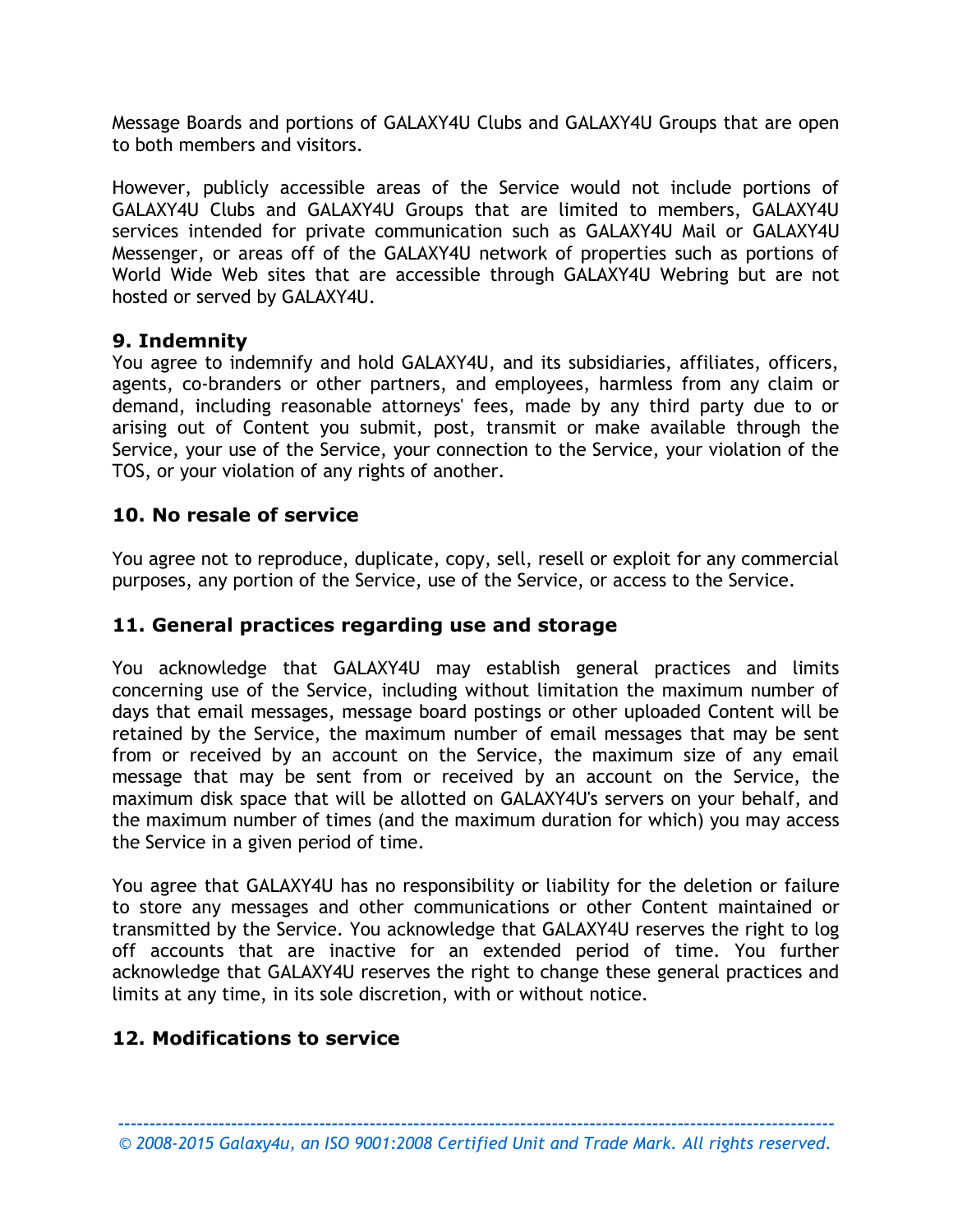GALAXY4U reserves the right at any time and from time to time to modify or discontinue, temporarily or permanently, the Service (or any part thereof) with or without notice. You agree that GALAXY4U shall not be liable to you or to any third party for any modification, suspension or discontinuance of the Service.

# **13. Termination**

You agree that GALAXY4U, in its sole discretion, may terminate your password, account (or any part thereof) or use of the Service, and remove and discard any Content within the Service, for any reason, including, without limitation, for lack of use or

if GALAXY4U believes that you have violated or acted inconsistently with the letter or spirit of the TOS. GALAXY4U may also in its sole discretion and at any time discontinue providing the Service, or any part thereof, with or without notice.

You agree that any termination of your access to the Service under any provision of this TOS may be effected without prior notice, and acknowledge and agree that GALAXY4U may immediately deactivate or delete your account and all related information and files in your account and/or bar any further access to such files or the Service. Further, you agree that GALAXY4U shall not be liable to you or any third party for any termination of your access to the Service.

### **14. Dealings with advertisers**

Your correspondence or business dealings with, or participation in promotions of, advertisers found on or through the Service, including payment and delivery of related goods or services, and any other terms, conditions, warranties or representations associated with such dealings, are solely between you and such advertiser. You agree that GALAXY4U shall not be responsible or liable for any loss or damage of any sort incurred as the result of any such dealings or as the result of the presence of such advertisers on the Service.

### **15. Links**

The Service may provide, or third parties may provide, links to other World Wide Web sites or resources. Because GALAXY4U has no control over such sites and resources, you acknowledge and agree that GALAXY4U is not responsible for the availability of such external sites or resources, and does not endorse and is not responsible or liable for any Content, advertising, products, or other materials on or available from such sites or resources. You further acknowledge and agree that GALAXY4U shall not be responsible or liable, directly or indirectly, for any damage or loss caused or alleged to be caused by or in connection with use of or reliance on any such Content, goods or services available on or through any such site or resource.

# **16. GALAXY4U's proprietary rights**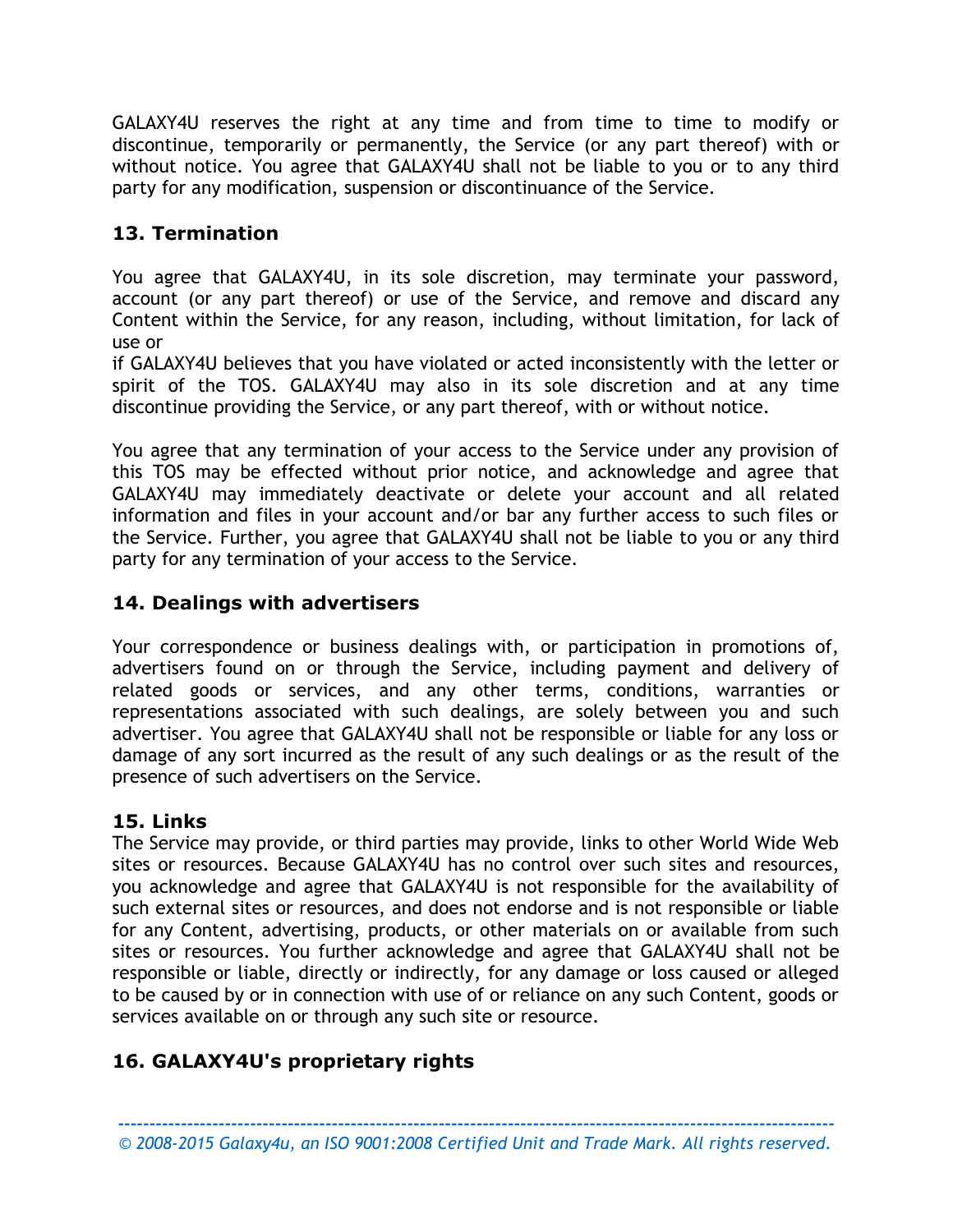You acknowledge and agree that the Service and any necessary software used in connection with the Service ("Software") contain proprietary and confidential information that is protected by applicable intellectual property and other laws.

You further acknowledge and agree that Content contained in sponsor advertisements or information presented to you through the Service or advertisers is protected by copyrights, trademarks, service marks, patents or other proprietary rights and laws. Except as expressly authorized by GALAXY4U or advertisers, you agree not to modify, rent, lease, loan, sell, distribute or create derivative works based on the Service or the Software, in whole or in part.

GALAXY4U grants you a personal, non-transferable and non-exclusive right and license to use the object code of its Software on a single computer; provided that you do not (and do not allow any third party to) copy, modify, create a derivative work of, reverse engineer, reverse assemble or otherwise attempt to discover any source code, sell, assign, sublicense, grant a security interest in or otherwise transfer any right in the Software.

You agree not to modify the Software in any manner or form, or to use modified versions of the Software, including (without limitation) for the purpose of obtaining unauthorized access to the Service. You agree not to access the Service by any means other than through the interface that is provided by GALAXY4U for use in accessing the Service.

# **17. Disclaimer of warranties**

You expressly understand and agree that:

- A. Your use of the service is at your sole risk. The service is provided on an "as is" and "as available" basis. GALAXY4U expressly disclaims all warranties of any kind, whether express or implied, including, but not limited to the implied warranties of merchantability, fitness for a particular purpose and non-infringement.
- B. GALAXY4U makes no warranty that
	- (i) the service will meet your requirements,
	- (ii) the service will be uninterrupted, timely, secure, or error-free,
	- (iii)the results that may be obtained from the use of the service will be accurate or reliable,
	- (iv) the quality of any products, services, information, or other material purchased or obtained by you through the service will meet your expectations, and
	- (v) any errors in the software will be corrected.
- C. Any material downloaded or otherwise obtained through the use of the service is done at your own discretion and risk and that you will be solely responsible for any damage to your computer system or loss of data that results from the download of any such material.

**------------------------------------------------------------------------------------------------------------------**

*© 2008-2015 Galaxy4u, an ISO 9001:2008 Certified Unit and Trade Mark. All rights reserved.*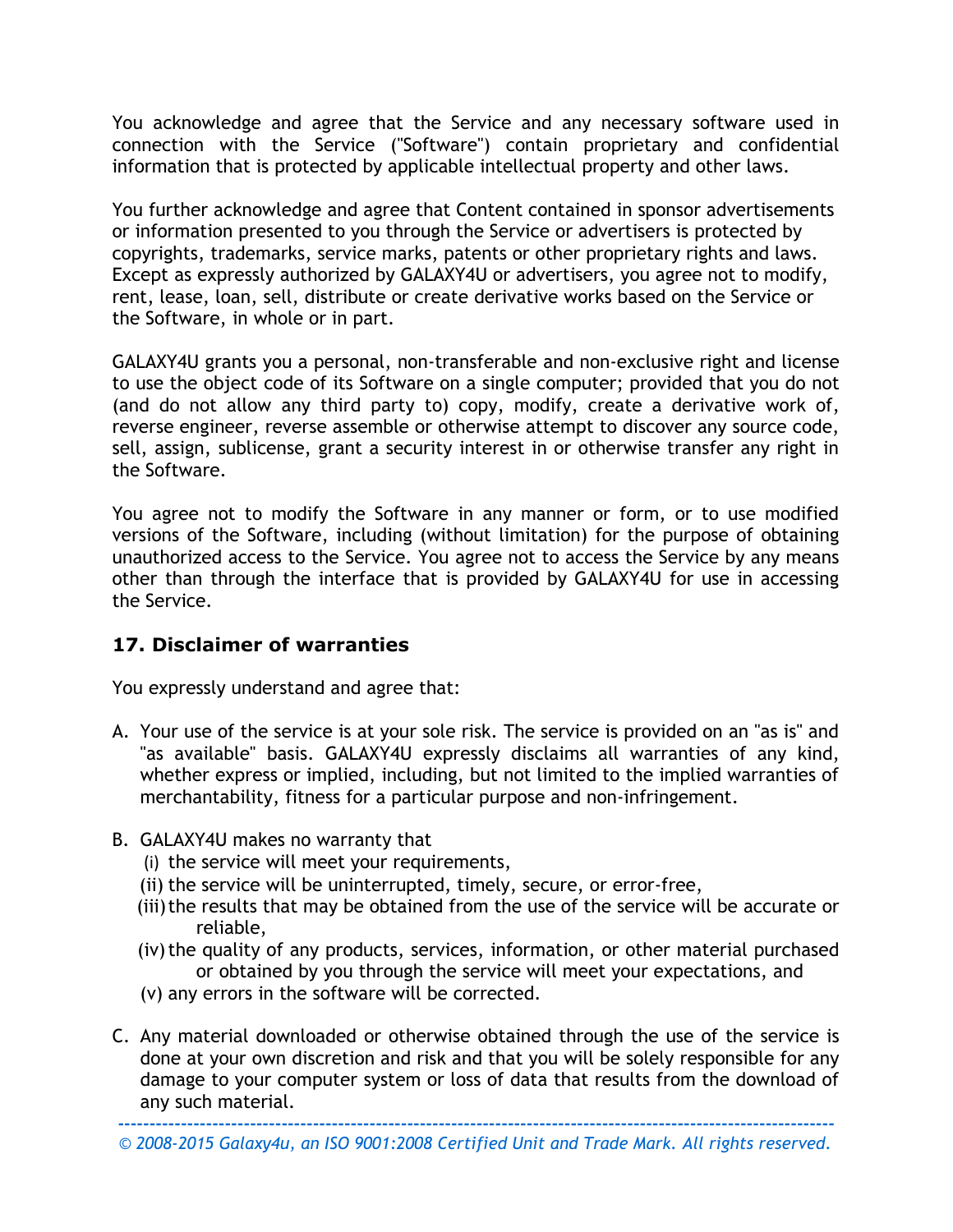D. No advice or information, whether oral or written, obtained by you from GALAXY4U or through or from the service shall create any warranty not expressly stated in the TOS.

### **18. Limitation of liability**

You expressly understand and agree that GALAXY4U shall not be liable for any direct, indirect, incidental, special, consequential or exemplary damages, including but not limited to, damages for loss of profits, goodwill, use, data or other intangible losses (even if GALAXY4U has been advised of the possibility of such damages), resulting from:

- (i) the use or the inability to use the service;
- (ii) the cost of procurement of substitute goods and services resulting from any goods, data, information or services purchased or obtained or messages received or transactions entered into through or from the service;
- (iii) unauthorized access to or alteration of your transmissions or data;
- (iv) statements or conduct of any third party on the service; or
- (v) any other matter relating to the service.

### **19. Exclusions and limitations**

Some jurisdictions do not allow the exclusion of certain warranties or the limitation or exclusion of liability for incidental or consequential damages. Accordingly, some of the above limitations of sections 17 and 18 may not apply to you.

### **20. Special admonition for services relating to financial matters**

If you intend to create or join any service, receive or request any news, messages, alerts or other information from the Service concerning companies, stock quotes, investments or securities, please read the above Sections 17 and 18 again. They go doubly for you. In addition, for this type of information particularly, the phrase "Let the investor beware" is apt. The Service is provided for informational purposes only, and no Content included in the Service is intended for trading or investing purposes. GALAXY4U and its licensors shall not be responsible or liable for the accuracy, usefulness or availability of any information transmitted or made available via the Service, and shall not be responsible or liable for any trading or investment decisions made based on such information.

### **21. Notice**

Notices to you may be made via either email or regular mail. The Service may also provide notices of changes to the TOS or other matters by displaying notices or links to notices to you generally on the Service.

**------------------------------------------------------------------------------------------------------------------**

*<sup>© 2008-2015</sup> Galaxy4u, an ISO 9001:2008 Certified Unit and Trade Mark. All rights reserved.*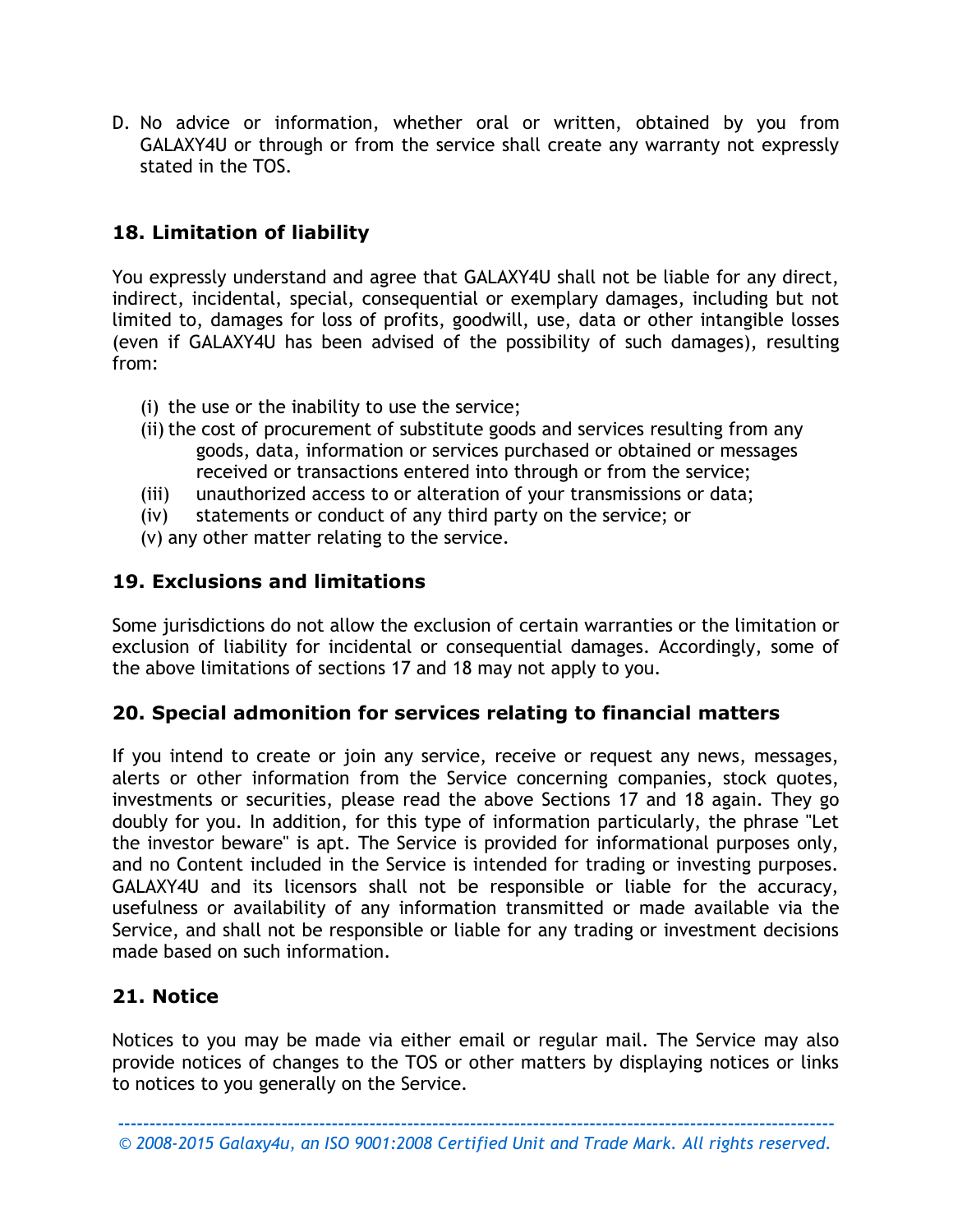# **22. Trademark information**

GALAXY4U, the GALAXY4U logo, GALAXY4U in Chinese Characters, GALAXY4UKids, the GALAXY4UKids design, and FreeWebHosting trademarks and service marks, and other GALAXY4U logos and product and service names are trademarks of GALAXY4U Inc. (the "GALAXY4U Marks"). Without GALAXY4U's prior permission, you agree not to display or use in any manner, the GALAXY4U Marks.

# **23. Copyrights and Copyright Agents**

GALAXY4U respects the intellectual property of others, and we ask our users to do the same. If you believe that your work has been copied in a way that constitutes copyright infringement, or your intellectual property rights have been otherwise violated, please provide GALAXY4U's Copyright Agent the following information:

- 1. an electronic or physical signature of the person authorized to act on behalf of the owner of the copyright or other intellectual property interest;
- 2. a description of the copyrighted work or other intellectual property that you claim has been infringed;
- 3. a description of where the material that you claim is infringing is located on the site;
- 4. your address, telephone number, and email address;
- 5. a statement by you that you have a good faith belief that the disputed use is not authorized by the copyright owner, its agent, or the law;
- 6. a statement by you, made under penalty of perjury, that the above information in your Notice is accurate and that you are the copyright or intellectual property owner or authorized to act on the copyright or intellectual property owner's behalf.

GALAXY4U's Agent for Notice of claims of copyright or other intellectual property Infringement can be reached as follows:

By mail: Mr. Avinash Murkute, Copyright Agent, c/o GALAXY4U, D-23, Vaibhavnagar, Wanadongri, Nagpur 441 110 Registered Office and Tel+ 91-9822698070 and by By email: legal@Galaxy4u.in

# **24. General information**

The TOS constitute the entire agreement between you and GALAXY4U and govern your use of the Service, superceding any prior agreements between you and GALAXY4U. You also may be subject to additional terms and conditions that may apply when you use affiliate services, third-party content or third-party software. The TOS and the relationship between you and GALAXY4U shall be governed by the laws of India without regard to its conflict of law provisions.